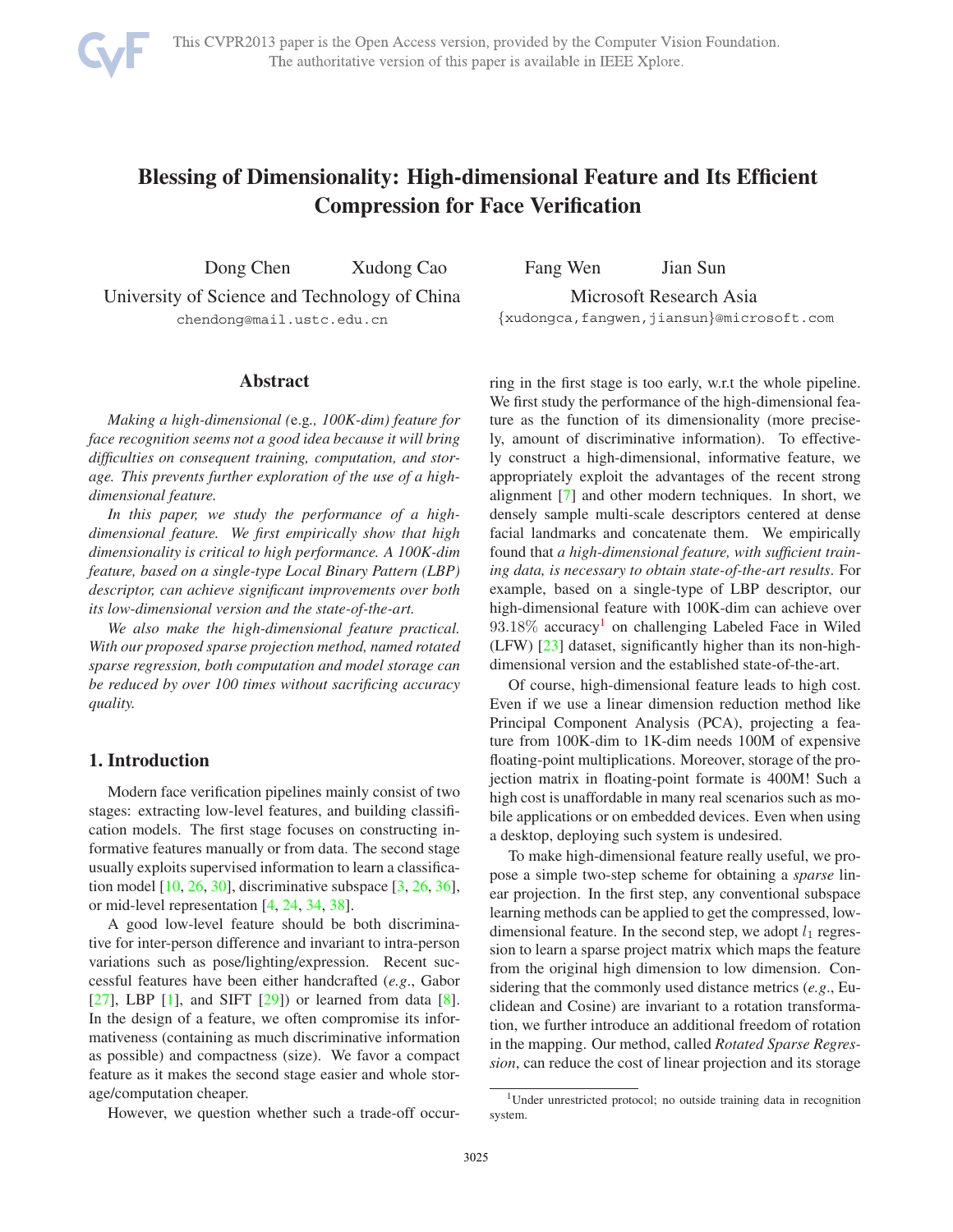by sacrificing very little accuracy (less than 0.1%).

The main contributions of this paper are:

- ∙ We reveal the significance of a high-dimensional feature in the context of modern technology (face alignment / learning methods / massive data) for face recognition;
- ∙ We propose a rotated sparse regression to make highdimensional feature feasible;
- ∙ We demonstrate state-of-the-art performances of the high-dimensional feature, in various settings (unsupervised / limited training / unlimited training).

# **2. Related Works**

Since the topics covered in face recognition literature are numerous, we focus on two most-related aspects.

**Over-completed representation** is an effective way to obtain an informative, high-dimensional feature. In unsupervised feature learning, densely sampling overlapped image patches [5, 12] consistently improve performance. For example, Coated *et al*. [12] discovered through experimentation that over-completed bases are critical to high performance regardless of the choice of encoding methods. Similar observations have also been made in [5, 22, 37].

Multi-scales sampling has also proven be effective. Examples include multi-scale LBP [9] and multi-scale SIFT [18, 19] for face recognition, Gist descriptor for image retrieval [14], and scene classification [32, 35].

**Feature compression.** Two common approaches for compressing features are feature selection and the subspace method. Feature selection is the most effective way to remove noisy and irrelevant dimensions. It is usually formulated in a greedy way such as boosting [15], or in a more principled way by enforcing  $l_1$  penalty [20] or structure sparsity [28].

The subspace method is more suitable for extracting the most discriminative low-dimensional representation. It can be implemented as an unsupervised  $[21, 36]$  or supervised subspace methods [3, 10, 26]. For linear subspace methods, the high-dimensional feature is projected into a lowdimensional subspace with a linear projection. To make the projection sparse, Hastie *et al*. developed a sparse version of PCA [41] and LDA [11] by adding a sparse penalty and formulating them as elastic net problems [40]. However, the additional sparse penalty often makes the original optimization method inapplicable. This drawback could become an insurmountable obstacle when trying to enforce sparsity to other more sophisticated subspace learning methods.

# **3. High-dimensional Feature is Necessary**

In this section, we describe our construction of the highdimensional feature in detail and study its accuracy though



Figure 1. (a) shows the fiducial points used in the high-dimensional feature, we found denser fiducial points significantly improve the performance of the feature. (b) explains the multi-scales representation. The small scale describes the detailed appearance around the fiducial points and the large scale captures the shape of face in relative large range.

experimentation as a function of the dimensionality.

#### **3.1. Constructing high-dimensional feature**

We construct the feature simply by extracting multi-scale patches centered at dense facial landmarks. We first locate dense facial landmarks with a recent face alignment method [7] and rectify similarity transformation based on five landmarks (eyes, nose, and mouth corners). Then, we extract multi-scale image patches centered around each landmark. We divide each patch into a grid of cells and code each cell by a certain descriptor. Finally, we concatenate all descriptors to form our high-dimensional feature.

In the above process, the following two factors are worth noting.

**Dense landmarks.** Our feature is based on *accurate and dense* facial landmarks. This is only possible with recent great progress made in face alignment (*i.e*. locating landmarks) [2, 7]. Using sampling or regression techniques, today's face alignment methods can output both accurate and dense landmarks on faces in the wild. In this paper, we leverage these works and show that this factor is crucial to our work.

We select landmarks of the inner face due to their relatively high accuracy and reliability. Figure 1 (a) (from sparse to dense) shows the landmarks we used for feature extraction, which are salient points on the eye brows, eyes, nose and mouth. There are 27 landmarks in total.

**Multiple scales.** As shown in Figure 1 (b), we first build an image pyramid of the normalized facial image (with a similarity transformation which is determined by five landmarks). Then, at each landmark we crop fixed-size image patches on every pyramid layer. Finally the images patches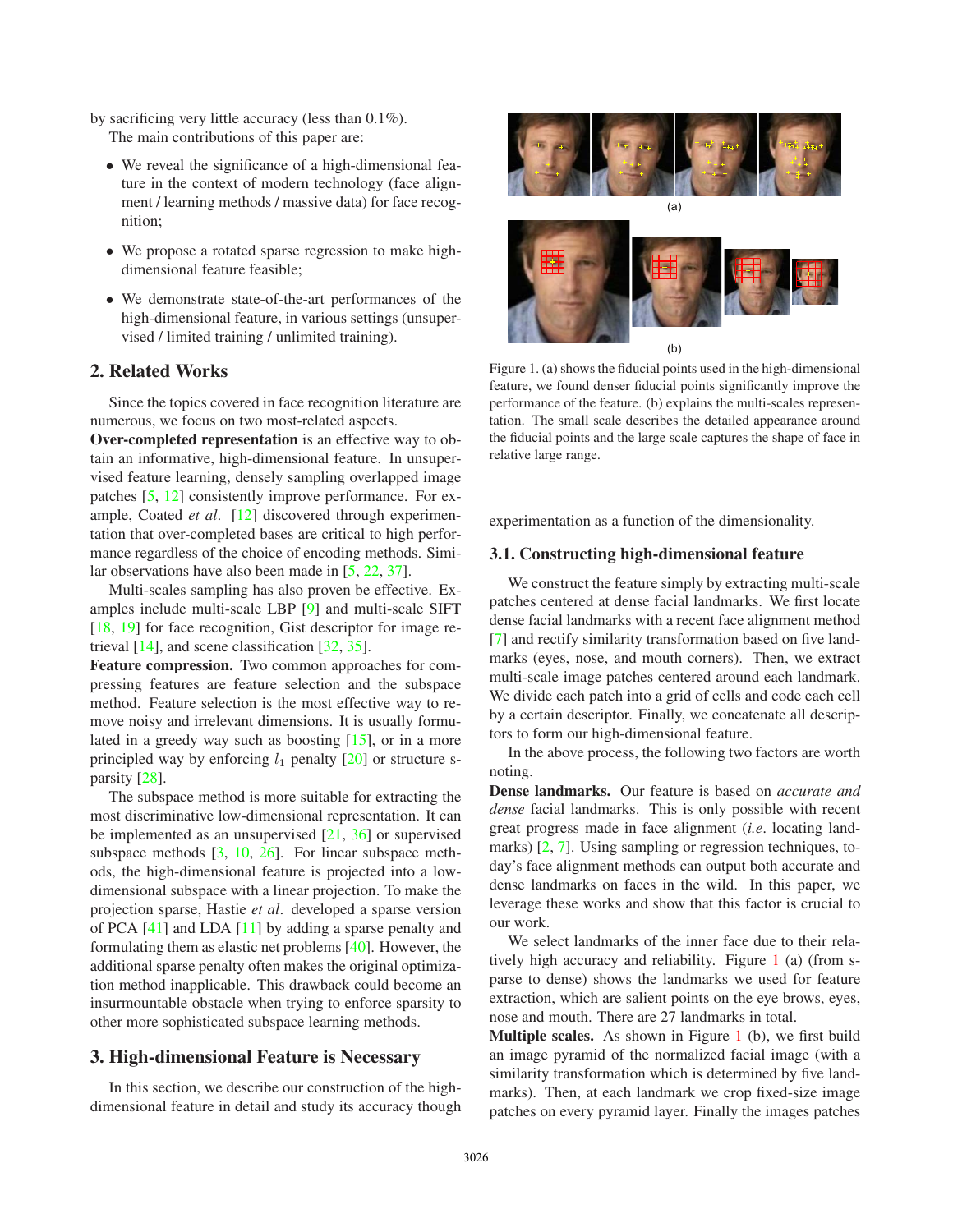

Figure 2. Accuracy as a function of the features dimension.

at all layers are divided into 4x4 cells which are described by a certain kind of local descriptor.

Note that our patch size is very large. For example, the patch at the third layer covers more than half the area of the face. We found this is important because such a large patch contains global shape information.

#### **3.2. High dimensionality leads to high performance**

In this section, we investigate the effect of the dimensionality of our feature on face verification accuracy. We use the LFW benchmark, following its unrestricted protocol [23]. We evaluate five different local descriptors: LBP [1], SIFT [29], HOG [13], Gabor [27], and LE [8].

Figure 1 shows our main result: high-dimensional feature results in high performance. There is a 6%  $\sim$  7% improvement in accuracy when increasing the dimensionality from 1K to over 100K for all descriptors. In this experiment, the feature dimension is increased by varying landmark numbers from 5 to 27 and sampling scales from 1 to 5.

To effectively apply a supervised learning method in the second stage, the dimension of these features is reduced to 400 by  $PCA<sup>2</sup>$ . We compared three leading learning methods, LDA [3], PLDA [26], and Joint Bayesian [10]. Our results held regardless of the choice of supervised learning methods. For simplicity, we only report the results from the Joint Bayesian method, which consistently achieves best accuracy.

We believe the results of the high performance of highdimensional feature are due to a few reasons. First, the landmarks based sampling make the feature invariant to variations like poses and expressions. Second, dense landmarks functions similar to the dense sampling in BOV framework  $[5, 12]$ , which includes more information by the overcompleted representation. Third, the multi-scale sampling effectively and comprehensively encodes the micro and macro structures of the face. Last, the previous factors are not redundant. They are complementary. We will conduct more detailed experiments to further investigate these factors in Section 5.1.

Note that the effectiveness of the high-dimensional feature may be limited by insufficient training data. But nowadays, larger datasets are gradually available in research  $[10, 23]$  and industry  $[33]$ . Given sufficient supervised data, the high-dimensional feature is more preferable. In Section 5.2, we will present the results of the high-dimensional feature in a large training data setting.

Recent works on other image classification problems also revealed the importance of the high-dimensional feature. Yang *et al.* [37] showed that over-completed representation is more separable, and Sánchez *et al.* [31] reported on the significance of high-dimensional features in large-scale image classification. Pooling in spatial  $[25]$  and feature spaces [6] also lead to higher dimensionality and better performance.

# **4. Rotated Sparse Regression based Efficient Compression**

Although high dimensionality leads to high performance, this comes at a high cost. In this section, we propose a novel method for learning a sparse linear projection which maps the high-dimensional feature to a discriminative subspace with a much lower computational/storage cost.

As shown in Figure 3, our method can be divided into two steps. In the first step, we adopt PCA to compress the high-dimensional raw feature. Then the supervised subspace learning methods such as LDA [3] or Joint Bayesian [10] are applied to extract discriminative information for face recognition and (potentially) further reduce the dimension.

In the second step, we learn a sparse linear projection which directly maps high-dimensional feature set  $X$  to lowdimensional feature set  $Y$  learned in the first step. Specifically, we adopt an  $l_1$ -based regression to learn a sparse matrix  $B$  with additional freedom in rotation which can further promote the resulting sparsity.

## **4.1. Rotated sparse regression**

Let  $X = [x_1, x_2, ..., x_N]$  be the input high-dimensional feature set and  $Y = [y_1, y_2, ..., y_N]$  be the corresponding low-dimensional feature set obtained from any conventional subspace learning methods.  $N$  is the number of training samples. Our objective is to find a sparse linear projection  $B$  which maps  $X$  to  $Y$  with low error:

$$
\min_{B} \quad \|Y - B^T X\|_2^2 + \lambda \|B\|_1,\tag{1}
$$

<sup>&</sup>lt;sup>2</sup>The results are similar from 400 to 1,000.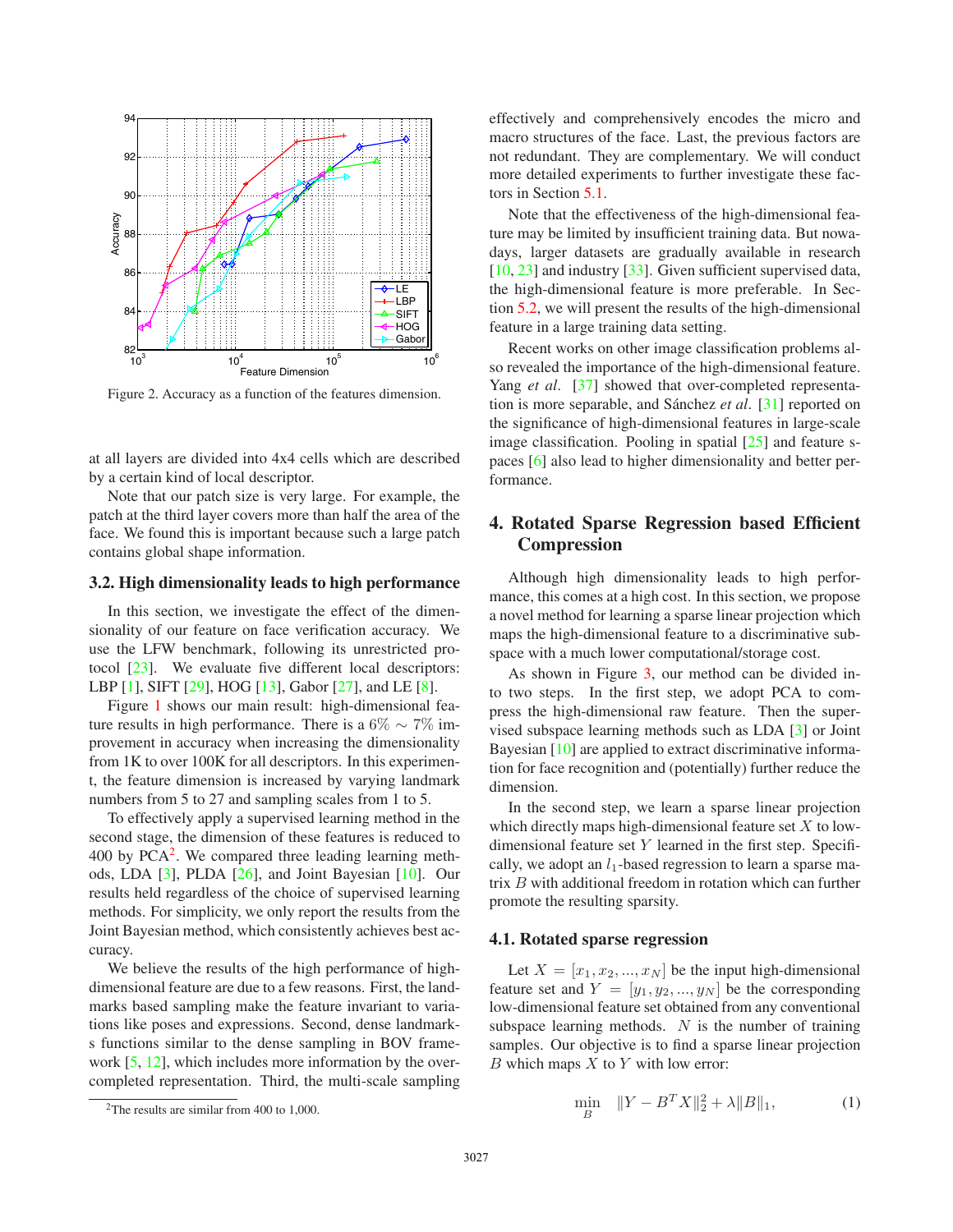

Figure 3. This figure illustrates our method for sparse subspace learning. In the training phase, low-dimensional features  $Y$  are first obtained by PCA and supervised subspace learning. Then we learn the sparse projection matrix  $B$  which maps  $X$  to  $Y$  by the rotated sparse regression. In the testing phase, we compute the low-dimensional feature by directly projecting high-dimensional feature using sparse matrix  $B$ .

where the first term is the reconstruction error and the second term is enforced sparse penalty. The scalar  $\lambda$  balances two terms.

Considering the commonly used distance metrics in the subspace (*e.g*., Euclidean and Cosine) are invariant to rotation transformation, we can introduce additional freedom in rotation to promote sparsity without sacrificing accuracy. With an additional rotation matrix  $R$ , our new formulation is:

$$
\min_{B,R} \|R^T Y - B^T X\|_2^2 + \lambda \|B\|_1,
$$
  
s.t.  $R^T R = I.$  (2)

Since the above formulation is a linear regression with sparse penalty and additional freedom in rotation, we term it as *Rotated Sparse Regression*.

#### **4.2. Optimization**

We notice that the objective function is convex if  $R$  or  $B$  is given. Thus, we adopt an alternative optimization method. The iteration is initialized by simply letting the matrix  $R$  be equal to the identity matrix.

**Solving B given R.** Let  $\tilde{Y} = R^T Y$ , the objective function can be rewritten as,

$$
\min_{B} \quad \|\tilde{Y} - B^{T}X\|_{2}^{2} + \lambda \|B\|_{1}.
$$
 (3)

As  $B$ 's columns are independent of each other in Equation (3), we can optimize each column in parallel. In our implementation, we use an efficient coordinate descent

method [16] which is initialized by the valued obtained in a previous iteration to solve it.

**Solving R given B.** When matrix  $B$  is fixed, the sparse penalty term is constant. By removing the constant penalty term from the objective function, we have

$$
\min_{R} \quad \|R^T Y - B^T X\|_2^2,
$$
\n
$$
s.t. \qquad R^T R = I.
$$
\n(4)

This problem has a closed form solution. Suppose the SVD decomposition of  $Y X^T B$  is  $UDV^T$ , then the closed form solution of matrix  $R$  is

$$
R = UV^T.
$$

By iteratively optimizing two sub-problems, we can efficiently learn a rotated sparse regression.

With the learned linear projection matrix  $B$ , the lowdimensional feature is simply computed by  $B<sup>T</sup>X$ . Due to the sparse penalty, the number of non-zero elements of matrix  $B$  is reduced by orders of magnitude (see our experiments in Section 5.4). As the complexities of linear projection in computation and memory are linear to the number of non-zero elements, the cost of the linear projection is dramatically reduced.

## **4.3. Discussion**

An alternative approach to sparse subspace learning is directly adding an  $l_1$  penalty term into the original objective function [41, 11]. Despite such an approach being more elegant in the formulation, they cause difficulties for optimization. In contrast, our method directly exploits the original subspace method to compute the low-dimensional feature and avoid difficulties in developing new optimization methods. Moreover, since only the low-dimensional feature is required in the second step, it is not necessary for the original subspace learning method to be linear. In addition, the rotation term in our formulation provides additional freedom and further promotes the sparsity.

Feature selection is also a common approach to dealing with high-dimension problems such as boosting [15] and multi-task feature selection [28]. It aims to select a subset of dimensions which contains more discriminative information and remove the noise and redundancy. Compared with feature selection methods, our method exploits the information in all dimensions rather than a subset of them. As shown in Section 5.5, our method achieves much better performance, which indicates most of dimensions are useful in our constructed high-dimensional feature.

## **5. Experimental Results**

In this section, we present more experimental results of our high-dimensional feature and rotated sparse regres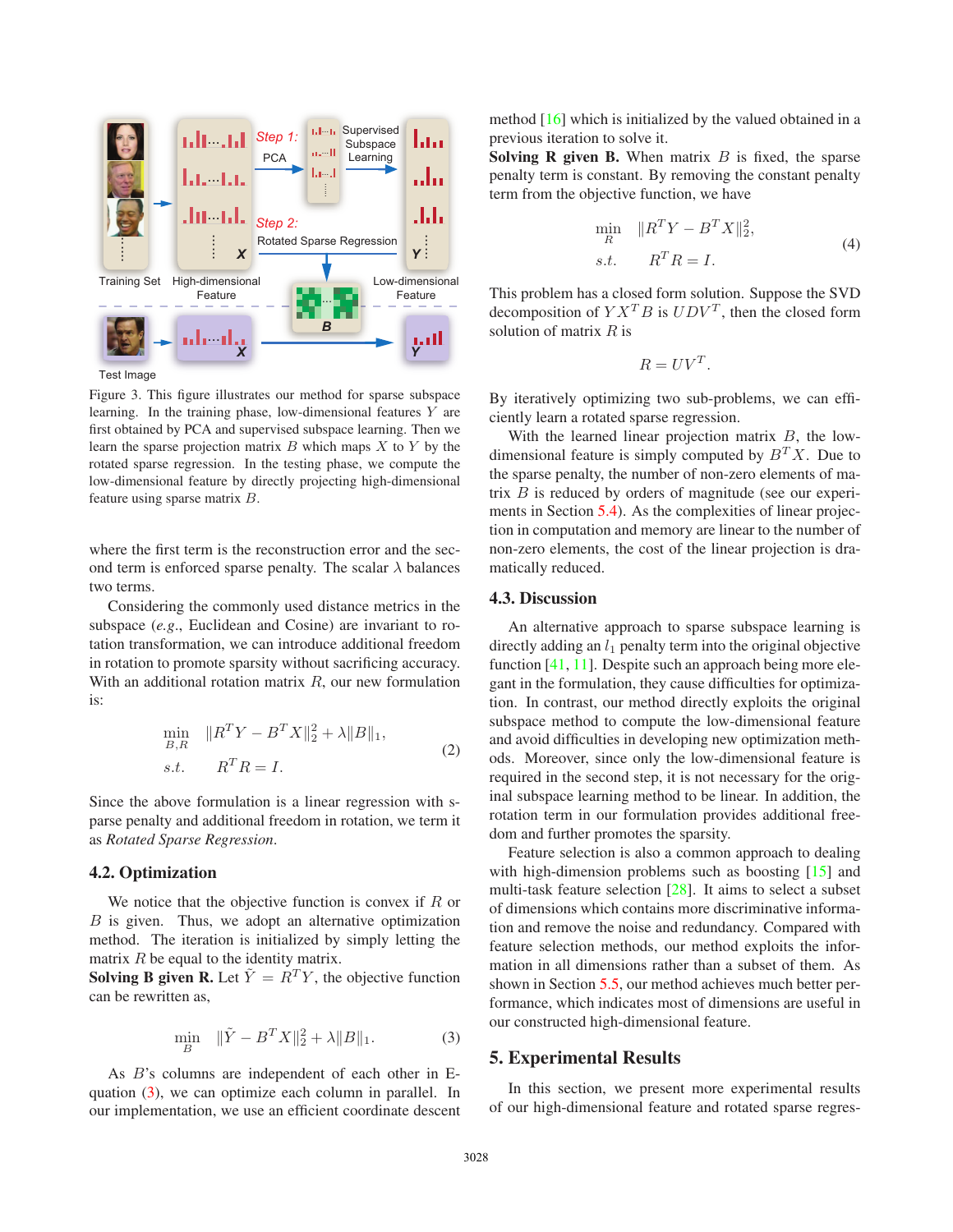sion method. We evaluate the high-dimensional feature under three settings: unsupervised learning, supervised learning with limited and unlimited training data. We adopt the Joint Bayesian method $[10]<sup>3</sup>$  for supervised subspace learning. Before diving into details, we first introduce the three datasets in our experiments and the baseline feature we compare with.

**LFW [23].** The LFW database contains 13,233 images from 5,749 identities. The number of images varies from 1 to 530 for one subject. All these images are collected from the Internet with large intra-personal variations.

**WDRef [10].** The WDRef database contains 99,773 images of 2,995 subjects. Over 2,000 subjects have more than 15 images. They are collected from the Internet with large variations in pose, expression and lighting.

**Multi-PIE [17].** The Multi-PIE database contains images of 337 subjects. These images are captured under controlled pose, expression and light conditions.

**Baseline feature.** The baseline method first normalize the image to 100\*100 pixels by an affine transformation calculated based on 5 landmarks (two eyes, noise and two mouth tips). Then, the image is divided into 10\*10 no-overlapped cells. Each cells within the image is mapped to a vector by a certain descriptor. All descriptors are concatenated to form the final feature.

#### **5.1. The High-dimensional feature is better**

In the first experiment, we evaluate the performance of the high-dimensional feature with supervised learning. We extract image patches at  $27$  landmarks in  $5$  scales<sup>4</sup>. The patch size is fixed to  $40 \times 40$  in all scales. We divide each patch into  $4 \times 4$  non-overlapped cells. We evaluate 5 descriptors for encoding each cell: LE [8], LBP [1], SIFT [29], HOG [13] and Gabor [27]. The dimension of the features are reduced to 400 by PCA for supervised learning. We follow LFW's "unrestricted protocol" - only use training data provided by LFW.

As shown in Table 1, compared with the baseline feature, the high-dimensional feature brings  $4\% \sim 6\%$  gain in accuracy for all descriptors. The single LBP descriptor obtains 93.18% which is 2% higher than the state-of-the-art result [10] which is based on multiple feature combination.

To better understand our high-dimensional feature, we separately investigate three factors: sampling at landmarks, landmark number, and scale number.

**Sampling at landmarks.** To investigate this factor, we extract image patches in a single scale at 9 landmarks and compare it with the baseline feature. Their dimensionality

|                 | <b>Baseline</b> | High dimension |
|-----------------|-----------------|----------------|
| LE              | 88.78%          | $92.92\%$      |
| L <sub>BP</sub> | 88.33%          | 93.18%         |
| <b>SIFT</b>     | 85.95%          | $91.77\%$      |
| <b>HOG</b>      | 87.90%          | $91.10\%$      |
| Gabor           | 84.93%          | $90.97\%$      |

Table 1. The comparison between the high-dimensional feature and the baseline feature under LFW unrestricted protocol.

|                 | <b>Baseline</b> | Sampling at landmarks |
|-----------------|-----------------|-----------------------|
| LE              | 88.78%          | 90.60%                |
| L <sub>BP</sub> | 88.33%          | 90.30%                |
| <b>SIFT</b>     | 85.95%          | 89.08%                |
| <b>HOG</b>      | 87.90%          | 88.78%                |
| Gabor           | 84.93%          | 87.27%                |

Table 2. The comparison between sampling at regular grids (Baseline) and sampling at landmarks.

are kept close so as to exclude the impact of the dimensionality. As shown in Table 2, sampling at the landmarks leads to comparatively better performance, which indicates sampling at the landmarks effectively reduce the intra-personal geometric variations due to pose and expressions.

**Landmark number.** In this experiment, we increase the landmarks number from 5 to 27 to investigate performance as a function of the number of landmarks. Figure 4 shows the accuracies of all descriptors improve monotonically, when the number of landmarks increases from 5 to 22. Increasing from 22 to 25 will not cause much improvement or even bring small negative effect.

**Scale number.** To verify the effect of multi-scale representation, we conduct experiments to study the performance with varying numbers of scales. We can see from Figure 5 that the accuracy of all descriptors increases when the number of scales increases. The accuracy gain is around  $2\% \sim 3\%$ , when we raise the number of scales from 1 to 5. But after 5 scales, the benefit becomes marginal.

#### **5.2. Large scale dataset favors high dimensionality**

To investigate the performance of the high-dimensional feature on a large scale dataset, we use the recent Wide and Deep Reference (WDRef) [10] database for training. Since we have more training data now, the feature dimension is reduced to 2,000 by PCA for supervised learning.

As shown in Table 3, compared with a smaller training set in LFW, the large-scale dataset leads to an even larger improvement for the high-dimensional feature. Taking the LBP descriptor as an example, the improvement due to high dimensionality is 4.5% on the LFW dataset; On the large scale WDRef dataset, the improvement increases to 5.7%. Therefore high dimensionality plays an even more important role when the size of the training set becomes larger.

 $3$ We have tried several supervised learning methods such as LDA [3], PLDA [26] and Joint Bayesian [10]. According to our experiments, the accuracy consistently improved. Given limited space, we only report the results of Joint Bayesian which achieved the best results.

<sup>&</sup>lt;sup>4</sup>The normalized facial image are resized to five scales. The side lengths of the image in each scale are 300, 212, 150, 106, 75.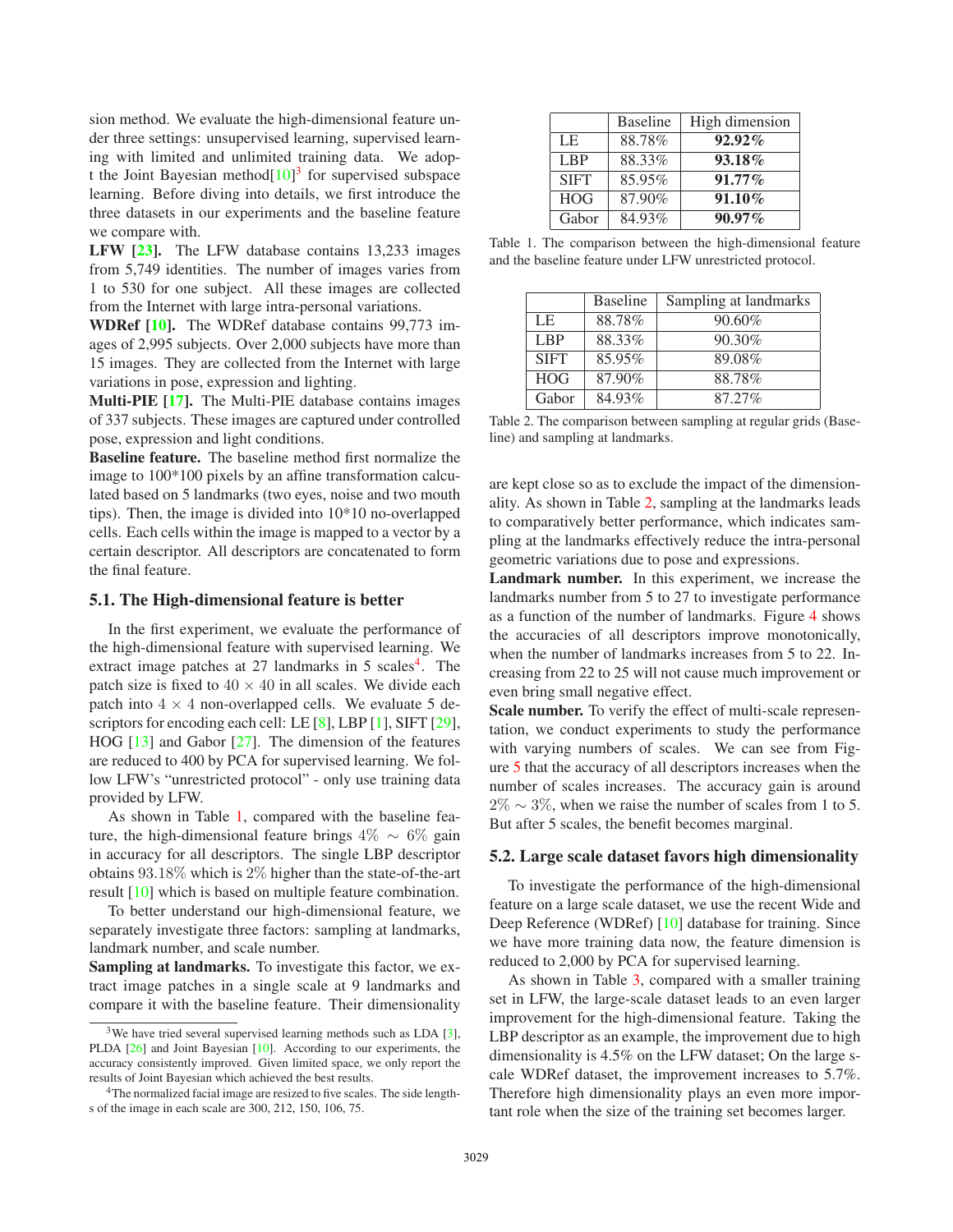

Figure 4. The effect of landmark number on performance.

|                 | <b>Baseline</b> | High dimension |
|-----------------|-----------------|----------------|
| LE              | 90.28%          | $94.89\%$      |
| L <sub>BP</sub> | 89.39%          | 95.17%         |
| <b>SIFT</b>     | 86.85%          | $93.21\%$      |
| <b>HOG</b>      | 88.93%          | 93.40%         |
| Gabor           | 87.38%          | $92.83\%$      |

Table 3. The comparison between the high-dimensional feature and the baseline feature. Training is on WDRef and testing is on LFW.

## **5.3. High-dimensional feature with unsupervised learning**

In this experiment, we study the impact of high dimensionality under the unsupervised setting. The experiment is carried out on LFW and Multi-PIE databases. For LFW database, we follow LFW's restricted protocol (no use of identity information). For Multi-PIE databases, we follow the settings in [38] which are similar to LFW protocol. We first reduce the dimension of the feature to 400 by PCA and then compute the cosine similarity of a pair of faces.

As shown in the Table 4, in both databases, the highdimensional features are  $3\% \sim 4\%$  higher than the baseline method, which proves the effectiveness of high dimensionality in the unsupervised setting.

## **5.4. Compression by rotated sparse regression**

In this experiment, we evaluate the proposed rotated sparse regression method by comparing it with a sparse regression based on Equation 1. By varying the value of  $\lambda$ , we compare the sparse regression and the rotated sparse regression under different sparsity. We follow the LFW unrestricted protocol and report the average sparsity (the proportion of zeros elements) over 10 rounds.



Figure 5. This figure shows the effect of multi-scale representation.

|             | <b>LFW</b>      |          | Multi-PIE       |           |
|-------------|-----------------|----------|-----------------|-----------|
|             | <b>Baseline</b> | High dim | <b>Baseline</b> | High dim  |
| LE          | 81.05%          | 84.58%   | 83.27%          | $87.23\%$ |
| <b>LBP</b>  | 80.05%          | 84.08%   | 80.60%          | 83.92%    |
| <b>SIFT</b> | 77.17%          | 83.03%   | 79.30%          | 83.97%    |
| <b>HOG</b>  | 80.08%          | 84.98%   | 82.98%          | 87.08%    |
| Gabor       | 74.97%          | 82.02%   | 81.05%          | 85.12%    |

Table 4. The comparison between the high-dimensional feature and the baseline feature on LFW and Multi-PIE database under unsupervised setting.

| Sparsity | Compression | Sparse     | <b>Rotated Sparse</b> |
|----------|-------------|------------|-----------------------|
|          | Ratio       | Regression | Regression            |
| 0.95     | 20          | 93.18%     | 93.18%                |
| 0.98     | 50          | 92.93%     | 93.18%                |
| 0.99     | 100         | 92.05%     | 93.09%                |
| 0.995    | 200         | 91.43%     | 92.98%                |

Table 5. The comparison of the sparse regression and rotated sparse regression under various sparsity.

Without the sparse penalty, the high-dimensional LBP achieves 93.18% under the LFW unrestricted protocol. As shown in Table 5, both methods maintain accuracy when the sparsity is 0.95. However, when the sparsity goes beyond 0.98, the proposed rotated sparse regression can still retain fairly good accuracy, but sparse regression suffers from a significant accuracy drop. This is due to the additional rotation freedom. It makes the projection matrix more sparse given the same reconstruction error. When sparsity increases to 0.99, with the aid of rotated sparse regression, we reduce the cost of linear projection by 100 times with less than 0.1% accuracy drop.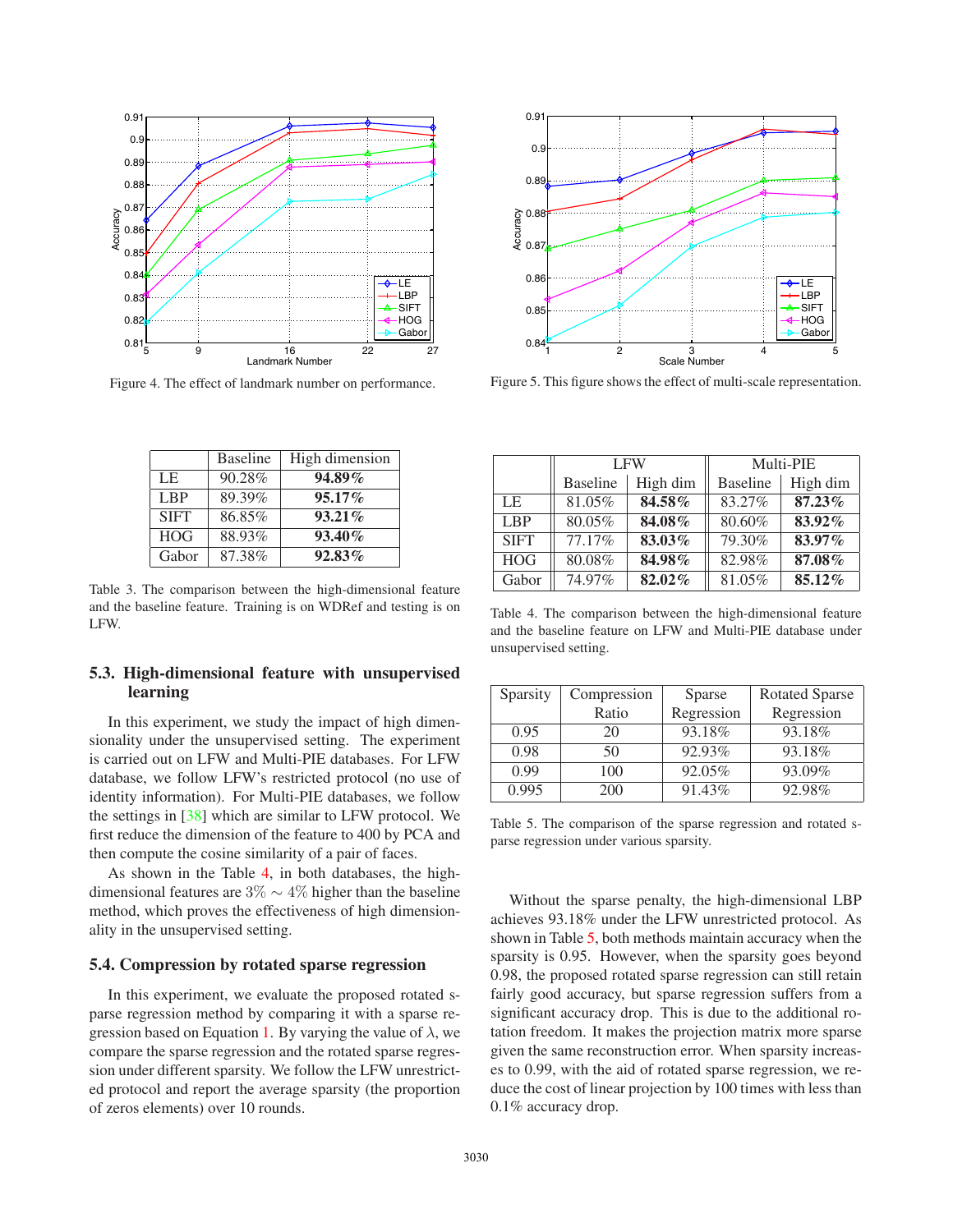

Figure 6. This figure compares the rotated sparse regression and two feature selection methods

#### **5.5. Comparison with Feature Selection**

In this experiment, we compare the rotated sparse regression and two feature selection methods: backward greedy [39] and structure sparsity [28]. We use the highdimensional LBP feature as input in all methods. For backward greedy, we treat each image patch as a selection unit. In each iteration, we remove the image patch that leads to the smallest drop in accuracy. For structure sparsity, we follow the method in [28] which uses  $l_{2,1}$ -norm to enforce structure sparsity for feature selection.

As shown in Figure 6, feature selection methods suffer from a significant accuracy drop when sparsity is larger than 60%. When sparsity is around 80%, the rotated sparse regression is slightly better than no sparse compression, as sparsity may promote generalization. When sparsity is higher than 90%, our method outperforms the feature selection method by 6%, which verifies the effectiveness of the proposed method. It also indicates that the majority of dimensions in our high-dimensional feature are informative and complementary. Simply removing a subset of them will lose information and lead to a performance drop.

## **5.6. Comparison with the state-of-the-art**

Finally, we make a comparison with the state-of-the-art methods under two settings: supervised learning without and with outside training data. We achieve **93.18%** (2nd best is 90.07% [26]) under the LFW unrestricted protocol (know identity information). Using WDRef as outside training data, we achieve **95.17%** (2nd best is 93.30% [4]). As shown in Figures 7 and 8, our method significantly outperforms the state-of-the-art method under both settings.

# **6. Conclusion**

In this paper, we have studied the performance of face feature as a function of dimensionality. We have shown



Figure 7. The ROC curve. The training set is LFW.



Figure 8. The ROC curve. The training set is WDRef.

through experimentation that high dimensionality is critical to achieving high performance. We also made the highdimensional feature practical enough to be introduced into a rotated sparse regression technique. We hope our promising results can encourage more work on building more informative features and increased studying of better compression solutions.

#### **References**

- [1] T. Ahonen, A. Hadid, and M. Pietikainen. Face Description with Local Binary Patterns: Application to Face Recognition. *IEEE Trans on PAMI*, 28:2037–2041, 2006. 1, 3, 5
- [2] P. Belhumeur, D. Jacobs, D. Kriegman, and N. Kumar. Localizing parts of faces using a consensus of exemplars. In *CVPR*, pages 545–552. IEEE, 2011. 2
- [3] P. N. Belhumeur, J. P. Hespanha, and D. J. Kriegman. Eigenfaces vs. Fisherfaces: Recognition Using Class Specific Linear Projection. *IEEE Trans on PAMI*, 1997. 1, 2, 3, 5
- [4] T. Berg and P. N. Belhumeur. Tom-vs-Pete Classifiers and Identity-Preserving Alignment for Face Verification. In *British Machine Vision Conference*, 2012. 1, 7